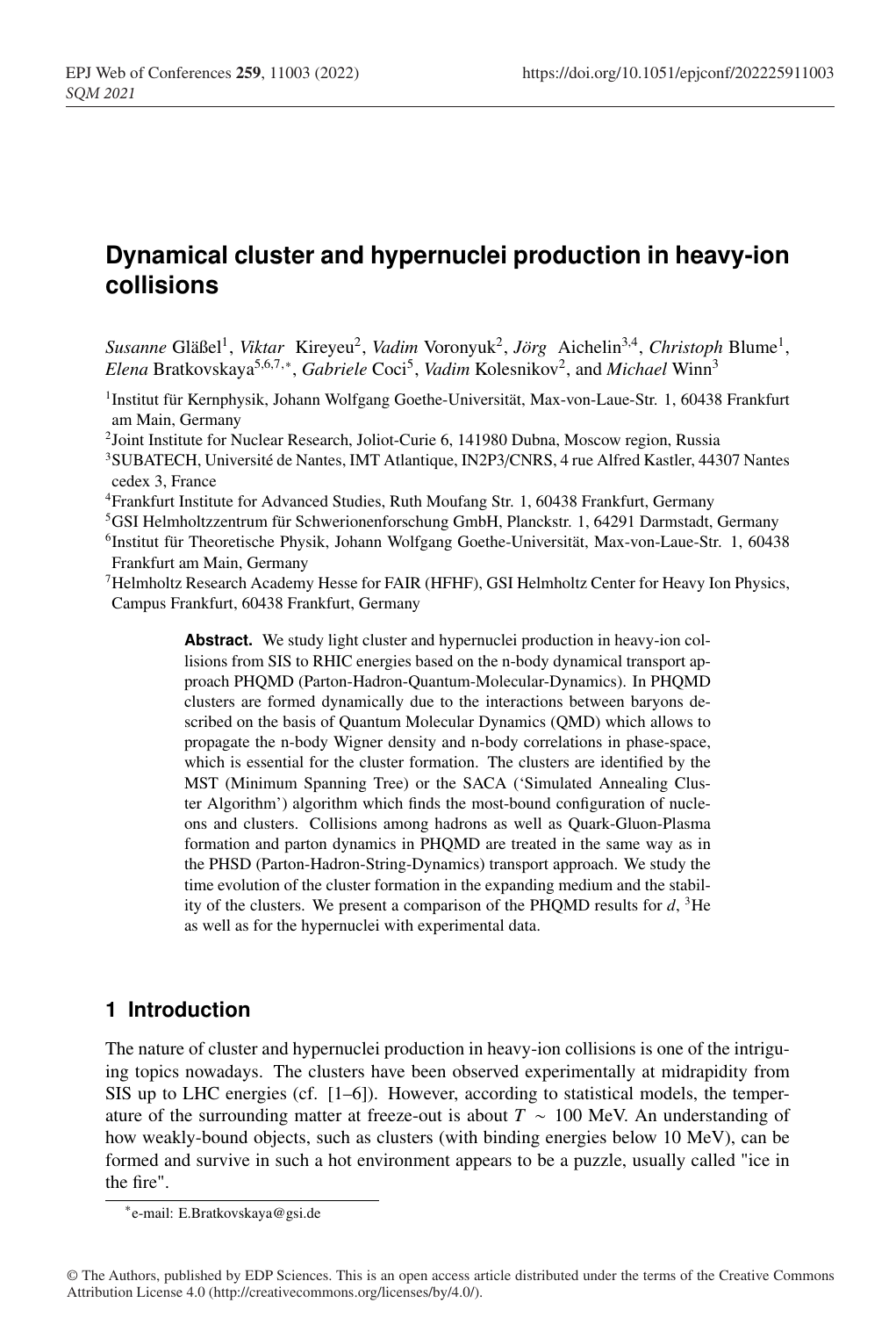The theoretical study of cluster formation - based on statistical or coalescence models can not shed much light on the microscopic origin of such phenomena. In order to understand the dynamical processes leading to the creation of clusters at midrapidity, we studied in Ref. [7] the cluster and hypernuclei formation based on the Parton-Hadron-Quantum-Molecular-Dynamics (PHQMD) approach [8]. The PHQMD is a n-body microscopic transport approach for the description of heavy-ion collisions including cluster production. The dynamically formed clusters are identified by the SACA and MST algorithms. The PHQMD merges the collision integrals of the Parton-Hadron-String Dynamics (PHSD) approach [9, 10] with density dependent 2-body potentials between baryons, similar to the Quantum Molecular Dynamics (QMD) approach. Baryons are described by Gaussian wave functions which propagate under the influence of mutual-density-dependent 2-body forces (and not due to a mean field). As demonstrated in [8], PHQMD reproduces single-particle observables for energies  $\sqrt{s_{NN}} \sim 2 \div 200$  GeV and describes the cluster formation as well.

In PHQMD clusters are formed *dynamically* due to the potential interactions between baryons. For this study we used a Skyrme density dependent static potential and a Coulomb interaction entering the quantal Hamiltonian equations of motion with 2-body potential energies. The clusters are identified by the MST [11] or the SACA [12, 13] algorithm, which finds the most-bound configuration of nucleons and clusters. In the MST algorithm only the coordinate-space information is used to define clusters: Two nucleons are considered as part of a cluster if their distance is less than  $r_0 = 4$  fm in the cluster rest system obtained by a Lorentz transformation from the computational frame. Nucleons, which are more distant, do not feel anymore an attractive interaction. The MST procedure has been recently applied to study the cluster production in different transport approaches [14]. This study showed that in QMD-like approaches, where the few-body correlations are kept, more light clusters at midrapidity are produced than in mean-field or cascade models.

In spite of the advantages of accounting for the n-body interactions (on the level of 2 body potentials) compared to mean-field-based models, the semi-classical QMD models can not achieve the stability of clusters, since they cannot project the n-body density onto the quantum ground state of a cluster, which might influence the nucleon distribution inside the cluster for very late times. To overcome this problem we have fixed a cluster freeze-out time *t* at which the cluster production is terminated:  $t = t_0 \cdot \cosh y$ , where  $t_0$  is the cluster freeze-out time at midrapidity. We call *t* the "physical time" because it marks identical times in the rest systems. Due to time dilatation it depends on the rapidity of the cluster rest system in the center-of-mass frame of the heavy-ion collision.

### **2 Cluster and hypernuclei formation in heavy-ion collisions**

Here we highlight some results from our recent study [7] and we refer the readers to this reference for details and further results. We note that the MST algorithm is applied here for cluster recognition.

We start with showing the comparison between the midrapidity clusters measured by the NA49 Collaboration in heavy-ion collisions at the SPS at CERN and the PHQMD calculations. Figure 1 shows the rapidity distribution of deuterons (left)and  ${}^{3}$ He (right) for central Pb+Pb collisions at the beam energy  $E_{kin} = 40$  AGeV. Here we identify the clusters at  $t_0$  = 53 fm/*c* and 67 fm/*c*. The shape of the rapidity distributions are well reproduced by PHQMD within the measurement uncertainties. We note also that in the whole  $p_T$  range, where experimental data are available, the transverse-momentum spectra in different rapidity bins are remarkable well reproduced by PHQMD (cf. Fig. 9 in [7])). Similar findings hold for the AGS and RHIC BES energies where the PHQMD provides a very good description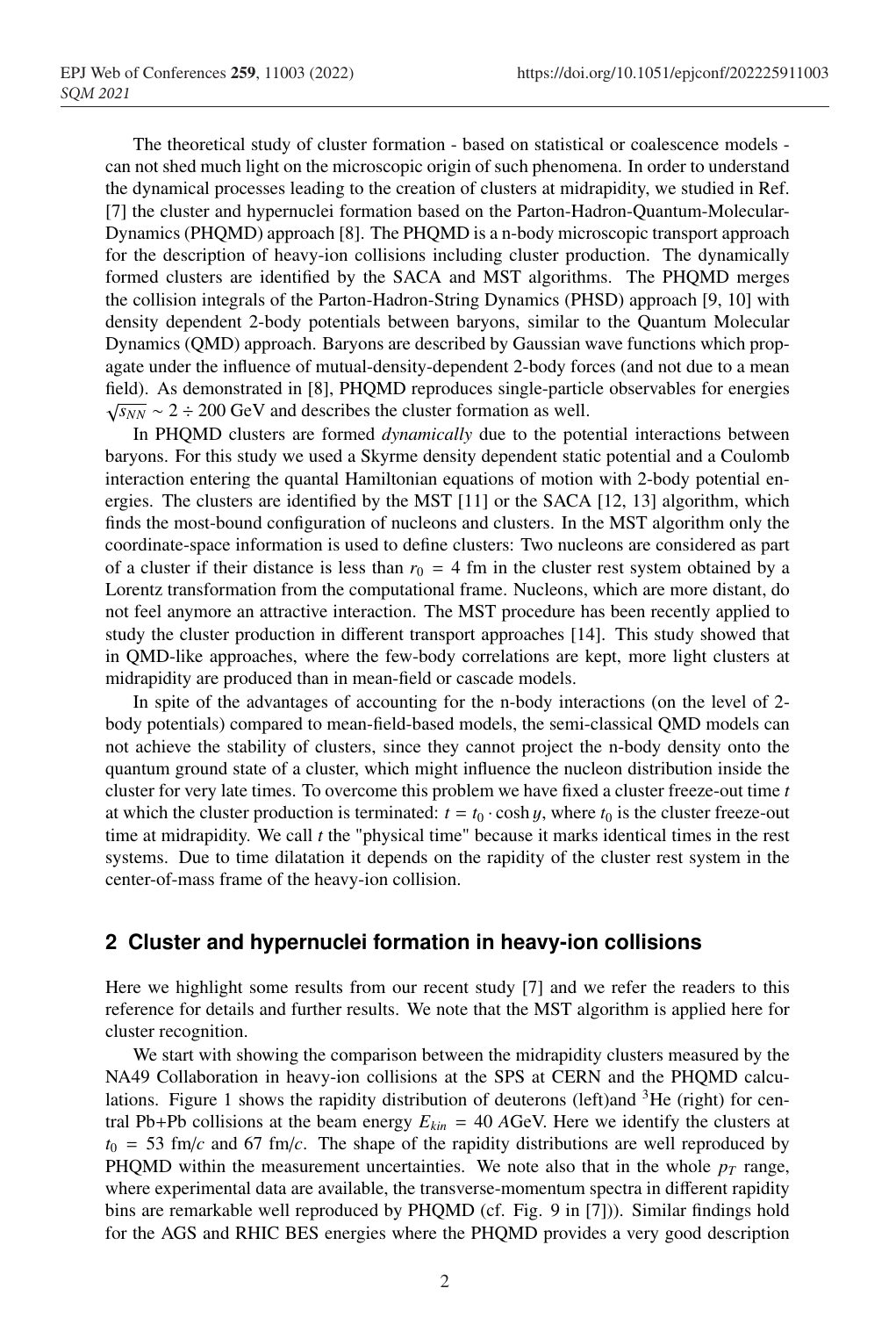of the rapidity distributions,  $p_T$  spectra and covariant coalescence function,  $B_A$ , for  $d$ ,  $t$ , and  ${}^{3}$ He.



**Figure 1.** The rapidity distribution of deuterons (left) and <sup>3</sup>He (right) for central Pb+Pb collisions at the beam energy  $E_{kin} = 40$  *AGeV*. The dots indicate the experimental data from the NA49 Collaboration [3]; the red squares show the PHQMD results taken at the physical time  $t = t_0 \cosh(y)$  for  $t_0 = 53$  fm/*c* for deuterons and for  $t_0 = 67$  fm/ $c$  for <sup>3</sup>He. The figure is taken from Ref. [7].



**Figure 2.** Transverse-momentum distribution of  ${}_{\Lambda}^{3}H$  (left) and  ${}_{\Lambda}^{4}H$  (right) for  $-0.5 < y < -0.25$  in central Au+Au collisions at  $\sqrt{s_{NN}}$  = 3 GeV. The filled circles indicate the preliminary experimental data from the STAR Collaboration [15]. The PHQMD results are taken at the times  $t = 80$  fm/*c* (red lines), 85 fm/*c* (blue lines) and 90 fm/*c* (green lines). The figure is taken from Ref. [7].

Recently, first preliminary data of hypernuclei production at a center-of-mass energy of  $\sqrt{s_{NN}}$  = 3 GeV have become public. In their fixed-target program the STAR collaboration measured for two hypernuclei,  ${}_{\Lambda}^{3}H$  and  ${}_{\Lambda}^{4}H$ , the transverse-momentum distribution  $d^2N/p_T dp_T$  in different rapidity bins [15].

In Fig. 2 we show the results for  ${}_{\Lambda}^{3}H$  (left) and  ${}_{\Lambda}^{4}H$  (right) for  $-0.5 < y < -0.25$ . The filled circles indicate the experimental data from the STAR Collaboration [15]. The PHQMD results are taken at the times  $t = 80$  fm/*c* (red lines), 85 fm/*c* (blue lines) and 90 fm/*c* (green lines), but at this low energy the time dependence of the cluster yield is weak. The calculations show that the trend of the experimental  $p<sub>T</sub>$  spectra is well reproduced. We stress that the  $\Delta N$  potential implemented in PHQMD is presently quite simple (=  $2/3$   $V_{NN}$ ), so we do not expect an exact quantitative agreement. We overpredict the differential yield of  $^3_\Lambda H$ ,